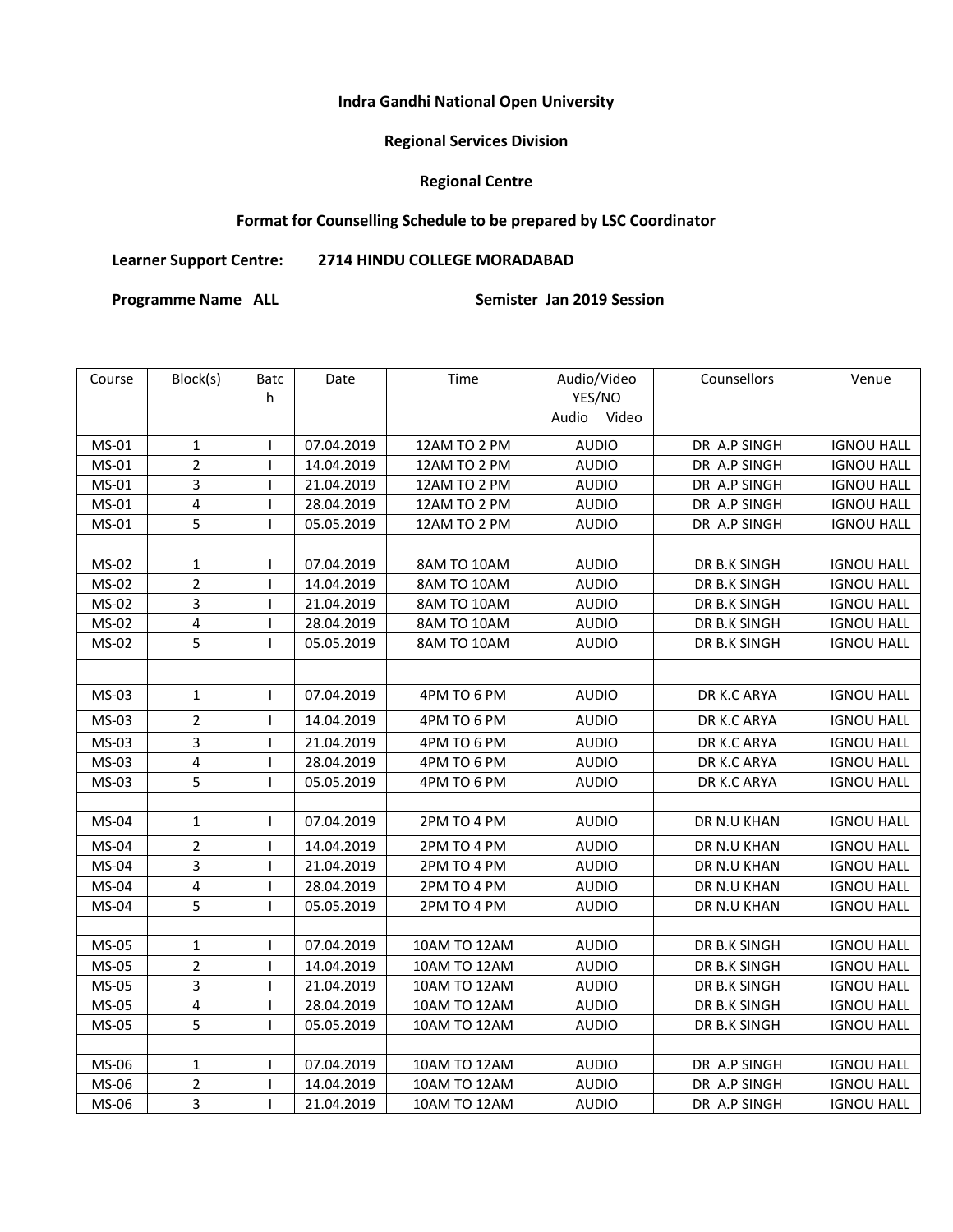| MS-06          | 4                       |              | 28.04.2019 | 10AM TO 12AM        | <b>AUDIO</b> | DR A.P SINGH       | <b>IGNOU HALL</b> |
|----------------|-------------------------|--------------|------------|---------------------|--------------|--------------------|-------------------|
| MS-06          | 5                       |              | 05.05.2019 | 10AM TO 12AM        | <b>AUDIO</b> | DR A.P SINGH       | <b>IGNOU HALL</b> |
|                |                         |              |            |                     |              |                    |                   |
| MS-07          | 1                       |              | 07.04.2019 | 8AM TO 10AM         | <b>AUDIO</b> | Mr. Manoj kishore  | <b>IGNOU HALL</b> |
| MS-07          | $\overline{2}$          |              | 14.04.2019 | 8AM TO 10AM         | <b>AUDIO</b> | Mr. Manoj kishore  | <b>IGNOU HALL</b> |
| MS-07          | 3                       |              | 21.04.2019 | 8AM TO 10AM         | <b>AUDIO</b> | Mr. Manoj kishore  | <b>IGNOU HALL</b> |
| MS-07          | 4                       |              | 28.04.2019 | 8AM TO 10AM         | <b>AUDIO</b> | Mr. Manoj kishore  | <b>IGNOU HALL</b> |
| MS-07          | 5                       |              | 05.05.2019 | 8AM TO 10AM         | <b>AUDIO</b> | Mr. Manoj kishore  | <b>IGNOU HALL</b> |
|                |                         |              |            |                     |              |                    |                   |
| MS-08          | 1                       |              | 07.04.2019 | 12AM TO 2 PM        | <b>AUDIO</b> | DR B.K SINGH       | <b>IGNOU HALL</b> |
| MS-08          | $\overline{2}$          | $\mathsf{I}$ | 14.04.2019 | 12AM TO 2 PM        | <b>AUDIO</b> | DR B.K SINGH       | <b>IGNOU HALL</b> |
| MS-08          | 3                       | $\mathbf{I}$ | 21.04.2019 | 12AM TO 2 PM        | <b>AUDIO</b> | DR B.K SINGH       | <b>IGNOU HALL</b> |
| MS-08          | $\overline{\mathbf{4}}$ |              | 28.04.2019 | 12AM TO 2 PM        | <b>AUDIO</b> | DR B.K SINGH       | <b>IGNOU HALL</b> |
| MS-08          | 5                       | -1           | 05.05.2019 | 12AM TO 2 PM        | <b>AUDIO</b> | DR B.K SINGH       | <b>IGNOU HALL</b> |
|                |                         |              |            |                     |              |                    |                   |
| MS-09          | 1                       |              | 07.04.2019 | 2PM TO 4 PM         | <b>AUDIO</b> | DR K.C ARYA        | <b>IGNOU HALL</b> |
| MS-09          | $\overline{2}$          |              | 14.04.2019 | 2PM TO 4 PM         | <b>AUDIO</b> | DR K.C ARYA        | <b>IGNOU HALL</b> |
| MS-09          | 3                       |              | 21.04.2019 | 2PM TO 4 PM         | <b>AUDIO</b> | DR K.C ARYA        | <b>IGNOU HALL</b> |
| MS-09          | $\pmb{4}$               |              | 28.04.2019 | 2PM TO 4 PM         | <b>AUDIO</b> | DR K.C ARYA        | <b>IGNOU HALL</b> |
| MS-09          | 5                       |              | 05.05.2019 | 2PM TO 4 PM         | <b>AUDIO</b> | DR K.C ARYA        | <b>IGNOU HALL</b> |
|                |                         |              |            |                     |              |                    |                   |
| MS-10          | 1                       |              | 07.04.2019 | 4PM TO 6 PM         | <b>AUDIO</b> | Mr. Manoj kishore  | <b>IGNOU HALL</b> |
| MS-10          | $\overline{\mathbf{c}}$ |              | 14.04.2019 | 4PM TO 6 PM         | <b>AUDIO</b> | Mr. Manoj kishore  | <b>IGNOU HALL</b> |
| MS-10          | 3                       |              | 21.04.2019 | 4PM TO 6 PM         | <b>AUDIO</b> | Mr. Manoj kishore  | <b>IGNOU HALL</b> |
| MS-10          | 4                       |              | 28.04.2019 | 4PM TO 6 PM         | <b>AUDIO</b> | Mr. Manoj kishore  | <b>IGNOU HALL</b> |
| MS-10          | 5                       |              | 05.05.2019 | 4PM TO 6 PM         | <b>AUDIO</b> | Mr. Manoj kishore  | <b>IGNOU HALL</b> |
|                |                         |              |            |                     |              |                    |                   |
| $MS-11$        | 1                       | ı            | 28.04.2019 | 2PM TO 4 PM         | <b>AUDIO</b> | DR A.P SINGH       | <b>IGNOU HALL</b> |
| $MS-11$        | $\overline{2}$          | $\mathbf{I}$ | 05.05.2019 | 2PM TO 4 PM         | <b>AUDIO</b> | DR A.P SINGH       | <b>IGNOU HALL</b> |
| $MS-11$        | 3                       | 1            | 12.05.2019 | 2PM TO 4 PM         | <b>AUDIO</b> | DR A.P SINGH       | <b>IGNOU HALL</b> |
| $MS-11$        | $\pmb{4}$               | 1            | 19.05.2019 | 2PM TO 4 PM         | <b>AUDIO</b> | DR A.P SINGH       | <b>IGNOU HALL</b> |
| $MS-11$        | 5                       | $\mathbf{I}$ | 26.05.2019 | 2PM TO 4 PM         | <b>AUDIO</b> | DR A.P SINGH       | <b>IGNOU HALL</b> |
|                |                         |              |            |                     |              |                    |                   |
| MS-91          | 1                       |              | 28.04.2019 | 12AM TO 2 PM        | <b>AUDIO</b> | Dr. Sanjay Rastogi | <b>IGNOU HALL</b> |
| MS-91          | $\overline{2}$          |              | 05.05.2019 | 12AM TO 2 PM        | <b>AUDIO</b> | Dr. Sanjay Rastogi | <b>IGNOU HALL</b> |
| MS-91          | 3                       |              | 12.05.2019 | 12AM TO 2 PM        | <b>AUDIO</b> | Dr. Sanjay Rastogi | <b>IGNOU HALL</b> |
| MS-91          | 4                       |              | 19.05.2019 | 12AM TO 2 PM        | <b>AUDIO</b> | Dr. Sanjay Rastogi | <b>IGNOU HALL</b> |
| MS-91          | 5                       |              | 26.05.2019 | 12AM TO 2 PM        | <b>AUDIO</b> | Dr. Sanjay Rastogi | <b>IGNOU HALL</b> |
|                |                         |              |            |                     |              |                    |                   |
| MS-95          | 1                       |              | 28.04.2019 | 10AM TO 12AM        | <b>AUDIO</b> | Dr. Sanjeev Rajan  | <b>IGNOU HALL</b> |
| MS-95          | 2                       |              | 05.05.2019 | 10AM TO 12AM        | <b>AUDIO</b> | Dr. Sanjeev Rajan  | <b>IGNOU HALL</b> |
| MS-95          | 3                       |              | 12.05.2019 | 10AM TO 12AM        | <b>AUDIO</b> | Dr. Sanjeev Rajan  | <b>IGNOU HALL</b> |
| MS-95          | 4                       |              | 19.05.2019 | 10AM TO 12AM        | <b>AUDIO</b> | Dr. Sanjeev Rajan  | <b>IGNOU HALL</b> |
| MS-95          | 5                       | $\mathbf{I}$ | 26.05.2019 | 10AM TO 12AM        | <b>AUDIO</b> | Dr. Sanjeev Rajan  | <b>IGNOU HALL</b> |
|                |                         |              |            |                     |              |                    |                   |
| <b>BLI-224</b> | 1,2,3,4                 |              | 07.04.2019 | 12.30PM TO 2.30 PM  | <b>AUDIO</b> | Mr R.K Jain        | 12                |
| <b>BLI-224</b> | 5,6,7,8                 |              | 14.04.2019 | 12.30PM TO 2.30 PM  | <b>AUDIO</b> | Mr R.K Jain        | 12                |
| <b>BLI-224</b> | 9,10,11,12              |              | 21.04.2019 | 12.30PM TO 2.30 PM  | <b>AUDIO</b> | Mr R.K Jain        | 12                |
| <b>BLI-224</b> | 13, 14, 15, 16          |              | 28.04.2019 | 12.30PM TO 2.30 PM  | <b>AUDIO</b> | Mr R.K Jain        | 12                |
|                |                         |              |            |                     |              |                    |                   |
| <b>BLI-225</b> | 1, 2, 3, 4              |              | 07.04.2019 | 10.30PM TO 12.30 PM | <b>AUDIO</b> | Dr Salma Khan      | 12                |
| <b>BLI-225</b> | 5,6,7,8                 |              | 14.04.2019 | 10.30PM TO 12.30 PM | <b>AUDIO</b> | Dr Salma Khan      | 12                |
|                |                         |              |            |                     |              |                    |                   |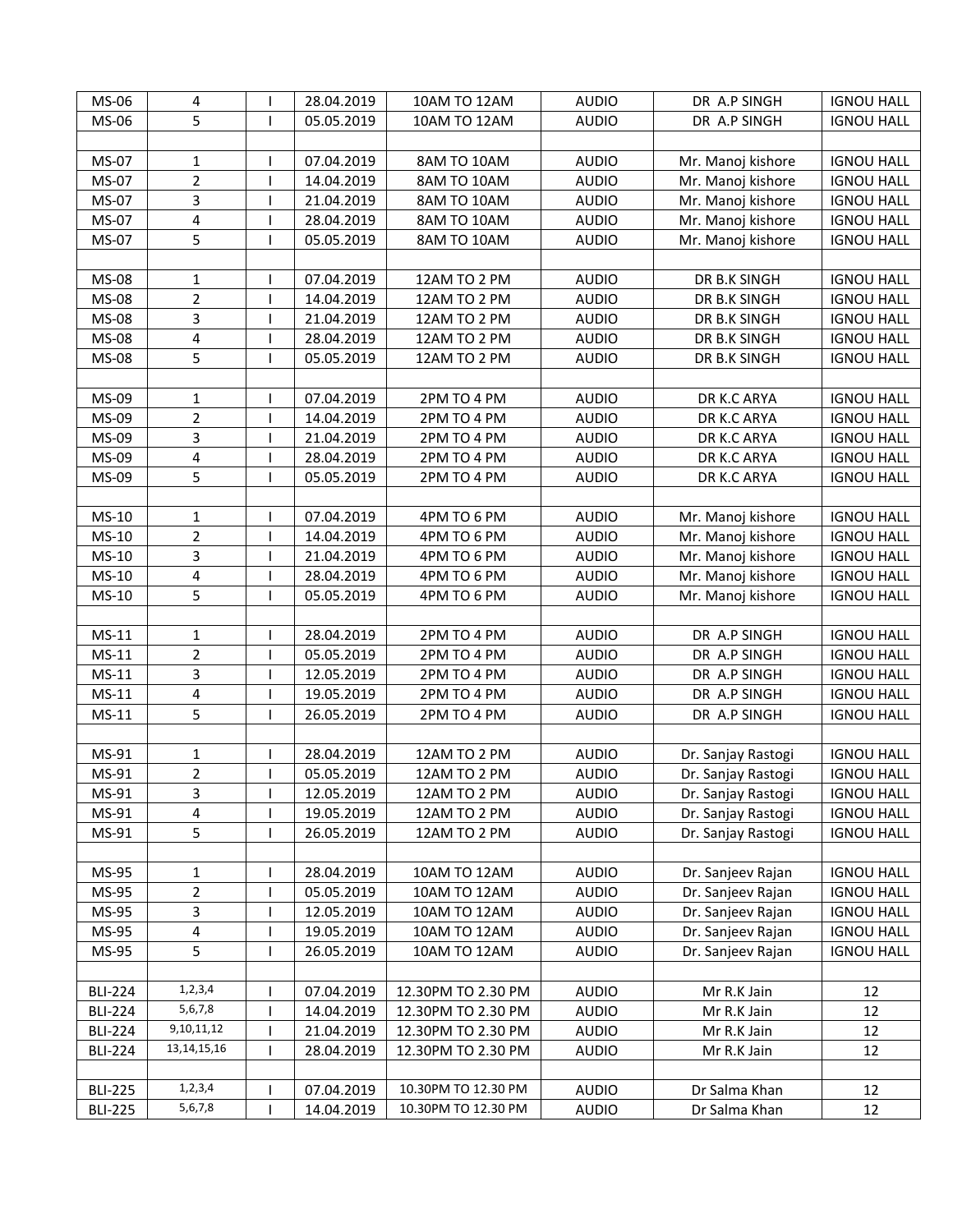| <b>BLI-225</b>  | 9,10,11,12         |              | 21.04.2019 | 10.30PM TO 12.30 PM | <b>AUDIO</b> | Dr Salma Khan    | 12                |
|-----------------|--------------------|--------------|------------|---------------------|--------------|------------------|-------------------|
| <b>BLI-225</b>  | 13, 14, 15, 16, 17 |              | 28.04.2019 | 10.30PM TO 12.30 PM | <b>AUDIO</b> | Dr Salma Khan    | 12                |
|                 |                    |              |            |                     |              |                  |                   |
| <b>BLI-226</b>  | 1, 2, 3, 4         |              | 05.05.2019 | 10.30PM TO 12.30 PM | <b>AUDIO</b> | Dr Salma Khan    | 12                |
| <b>BLI-226</b>  | 5,6,7,8            |              | 12.05.2019 | 10.30PM TO 12.30 PM | <b>AUDIO</b> | Dr Salma Khan    | 12                |
| <b>BLI-226</b>  | 9,10,11,12         |              | 19.05.2019 | 10.30PM TO 12.30 PM | <b>AUDIO</b> | Dr Salma Khan    | 12                |
| <b>BLI-226</b>  | 13, 14, 15         |              | 26.05.2019 | 10.30PM TO 12.30 PM | <b>AUDIO</b> | Dr Salma Khan    | 12                |
|                 |                    |              |            |                     |              |                  |                   |
| <b>BLI-228</b>  | 1, 2, 3            | 1            | 05.05.2019 | 12.30PM TO 2.30 PM  | <b>AUDIO</b> | Mr P.K Agnihotri | 9                 |
| <b>BLI-228</b>  | 4,5,6,             |              | 12.05.2019 | 12.30PM TO 2.30 PM  | <b>AUDIO</b> | Mr P.K Agnihotri | 9                 |
| <b>BLI-228</b>  | 7,8,9,10           |              | 19.05.2019 | 12.30PM TO 2.30 PM  | <b>AUDIO</b> | Mr P.K Agnihotri | 9                 |
| <b>BLI-228</b>  | 11,12,13           | -1           | 26.05.2019 | 12.30PM TO 2.30 PM  | <b>AUDIO</b> | Mr P.K Agnihotri | 9                 |
|                 |                    |              |            |                     |              |                  |                   |
|                 | 1,2                |              |            |                     |              |                  |                   |
| <b>BLI-229</b>  | 3,4                |              | 05.05.2019 | 2.30PM TO 4.30 PM   | <b>AUDIO</b> | Mr P.K Agnihotri | 12                |
| <b>BLI-229</b>  | 5,6                | $\mathbf{I}$ | 12.05.2019 | 2.30PM TO 4.30 PM   | <b>AUDIO</b> | Mr P.K Agnihotri | 12                |
| <b>BLI-229</b>  | 7,8                |              | 19.05.2019 | 2.30PM TO 4.30 PM   | <b>AUDIO</b> | Mr P.K Agnihotri | 12                |
| <b>BLI-229</b>  |                    |              | 26.05.2019 | 2.30PM TO 4.30 PM   | <b>AUDIO</b> | Mr P.K Agnihotri | 12                |
|                 |                    |              |            |                     |              |                  |                   |
| MLII-104        | 1, 2, 3, 4         |              | 07.04.2019 | 10.30PM TO 12.30 PM | <b>AUDIO</b> | Mr R.K Jain      | 9                 |
| MLII-104        | 5,6,7,8            |              | 14.04.2019 | 10.30PM TO 12.30 PM | <b>AUDIO</b> | Mr R.K Jain      | 9                 |
| MLII-104        | 9,10,11,12         |              | 21.04.2019 | 10.30PM TO 12.30 PM | <b>AUDIO</b> | Mr R.K Jain      | $\boldsymbol{9}$  |
| MLII-104        | 13, 14, 15, 16     |              | 28.04.2019 | 10.30PM TO 12.30 PM | <b>AUDIO</b> | Mr R.K Jain      | 9                 |
|                 |                    |              |            |                     |              |                  |                   |
| MLII-101        | 1,2,3,4,5          |              | 07.04.2019 | 12.30PM TO 2.30 PM  | <b>AUDIO</b> | Dr Salma Khan    | 12                |
| MLII-101        | 6,7,8,9,10         |              | 14.04.2019 | 12.30PM TO 2.30 PM  | <b>AUDIO</b> | Dr Salma Khan    | 12                |
| MLII-101        | 11, 12, 13, 14, 15 |              | 21.04.2019 | 12.30PM TO 2.30 PM  | <b>AUDIO</b> | Dr Salma Khan    | 12                |
| MLII-101        | 16, 17, 18, 19     |              | 28.04.2019 | 12.30PM TO 2.30 PM  | <b>AUDIO</b> | Dr Salma Khan    | 12                |
|                 |                    |              |            |                     |              |                  |                   |
| <b>MLII-102</b> | 1, 2, 3, 4         | $\mathbf{I}$ | 05.05.2019 | 10.30PM TO 12.30 PM | <b>AUDIO</b> | Mr P.K Agnihotri | 12                |
| <b>MLII-102</b> | 5,6,7,8            |              | 12.05.2019 | 10.30PM TO 12.30 PM | <b>AUDIO</b> | Mr P.K Agnihotri | 12                |
| <b>MLII-102</b> | 9,10,11,12         | $\mathbf{I}$ | 19.05.2019 | 10.30PM TO 12.30 PM | <b>AUDIO</b> | Mr P.K Agnihotri | 12                |
| MLII-102        | 13, 14, 15         |              | 26.05.2019 | 10.30PM TO 12.30 PM | <b>AUDIO</b> | Mr P.K Agnihotri | 12                |
|                 |                    |              |            |                     |              |                  |                   |
| MLII-103        | 1, 2, 3            |              | 05.05.2019 | 12.30PM TO 2.30 PM  | <b>AUDIO</b> | Dr Salma Khan    | 9                 |
| MLII-103        | 4, 5, 6            |              | 12.05.2019 | 12.30PM TO 2.30 PM  | <b>AUDIO</b> | Dr Salma Khan    | 9                 |
| <b>MLII-103</b> | 7,8,9,10           |              | 19.05.2019 | 12.30PM TO 2.30 PM  | <b>AUDIO</b> | Dr Salma Khan    | 9                 |
| MLII-103        | 11, 12, 13, 14     |              | 26.05.2019 | 12.30PM TO 2.30 PM  | <b>AUDIO</b> | Dr Salma Khan    | 9                 |
|                 |                    |              |            |                     |              |                  |                   |
| DNHE-01         | $\mathbf{1}$       |              | 07.04.2019 | 10AM TO 12AM        | <b>AUDIO</b> | Mrs Nazia Khan   | <b>IGNOU HALL</b> |
| DNHE-01         | $\overline{2}$     |              | 14.04.2019 | 10AM TO 12AM        | <b>AUDIO</b> | Mrs Nazia Khan   | <b>IGNOU HALL</b> |
| DNHE-01         | 3                  |              | 21.04.2019 | 10AM TO 12AM        | <b>AUDIO</b> | Mrs Nazia Khan   | <b>IGNOU HALL</b> |
| DNHE-01         | 4                  |              | 28.04.2019 | 10AM TO 12AM        | <b>AUDIO</b> | Mrs Nazia Khan   | <b>IGNOU HALL</b> |
|                 |                    |              |            |                     |              |                  |                   |
| DNHE-02         | $\mathbf{1}$       |              | 07.04.2019 | 12AM TO 2 PM        | <b>AUDIO</b> | Mrs Nazia Khan   | <b>IGNOU HALL</b> |
| DNHE-02         | $\overline{2}$     |              | 14.04.2019 | 12AM TO 2 PM        | <b>AUDIO</b> | Mrs Nazia Khan   | <b>IGNOU HALL</b> |
| DNHE-02         | 3                  |              | 21.04.2019 | 12AM TO 2 PM        | <b>AUDIO</b> | Mrs Nazia Khan   | <b>IGNOU HALL</b> |
| DNHE-02         | $\overline{4}$     |              | 28.04.2019 | 12AM TO 2 PM        | <b>AUDIO</b> | Mrs Nazia Khan   | <b>IGNOU HALL</b> |
|                 |                    |              |            |                     |              |                  |                   |
| DNHE-03         | $\mathbf{1}$       | $\mathsf{I}$ | 05.05.2019 | 10AM TO 12AM        | <b>AUDIO</b> | Mrs Nazia Khan   | <b>IGNOU HALL</b> |
|                 |                    |              |            |                     |              |                  |                   |
| DNHE-03         | $\overline{2}$     | $\mathbf{I}$ | 12.05.2019 | 10AM TO 12AM        | <b>AUDIO</b> | Mrs Nazia Khan   | <b>IGNOU HALL</b> |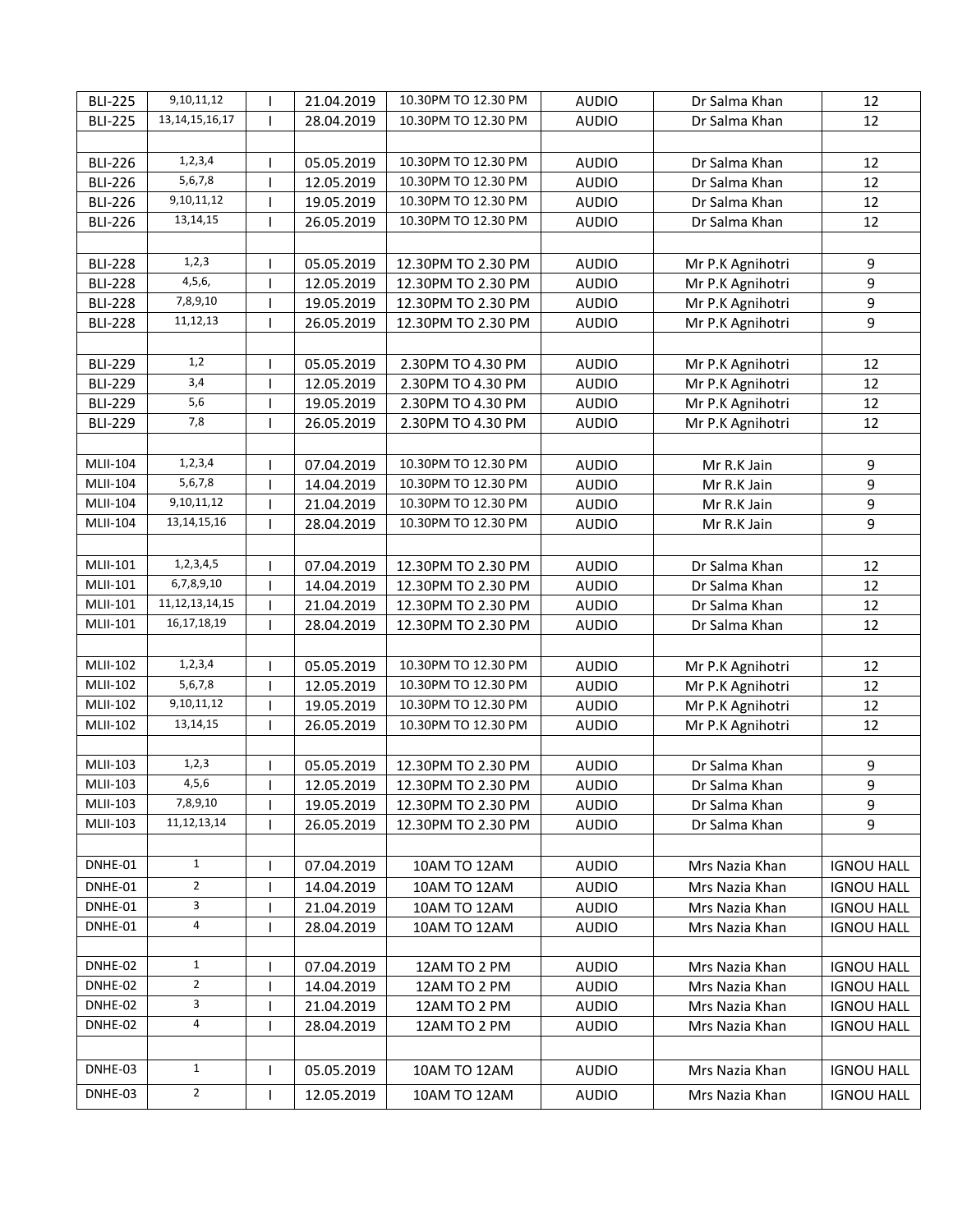| DNHE-03 | 3              | $\mathbf{I}$ | 19.05.2019 | 10AM TO 12AM        | <b>AUDIO</b> | Mrs Nazia Khan | <b>IGNOU HALL</b> |
|---------|----------------|--------------|------------|---------------------|--------------|----------------|-------------------|
| DNHE-03 | $\overline{4}$ | $\mathsf{I}$ | 26.05.2019 | 10AM TO 12AM        | <b>AUDIO</b> | Mrs Nazia Khan | <b>IGNOU HALL</b> |
|         |                |              |            |                     |              |                |                   |
| DNHE-04 | $\mathbf{1}$   | $\mathsf{I}$ | 05.05.2019 | 12AM TO 2 PM        | <b>AUDIO</b> | Mrs Nazia Khan | <b>IGNOU HALL</b> |
| DNHE-04 | $2^{\circ}$    | $\mathbf{I}$ | 12.05.2019 | 12AM TO 2 PM        | <b>AUDIO</b> | Mrs Nazia Khan | <b>IGNOU HALL</b> |
| DNHE-04 | 3              | $\mathsf{I}$ | 19.05.2019 | 12AM TO 2 PM        | <b>AUDIO</b> | Mrs Nazia Khan | <b>IGNOU HALL</b> |
| DNHE-04 | $\overline{4}$ | $\mathbf{I}$ | 26.05.2019 | 12AM TO 2 PM        | <b>AUDIO</b> | Mrs Nazia Khan | <b>IGNOU HALL</b> |
|         |                |              |            |                     |              |                |                   |
| MSW-1   | $\mathbf{1}$   | $\mathsf{I}$ | 07.04.2019 | 10AM TO 12AM        | <b>AUDIO</b> | Mr N.K Sharma  | 9                 |
| $MSW-1$ | $\overline{2}$ | $\mathbf{I}$ | 14.04.2019 | 10AM TO 12AM        | <b>AUDIO</b> | Mr N.K Sharma  | $\boldsymbol{9}$  |
| $MSW-1$ | 3              | $\mathbf{I}$ | 21.04.2019 | 10AM TO 12AM        | <b>AUDIO</b> | Mr N.K Sharma  | 9                 |
| MSW-1   | 4              | $\mathbf{I}$ | 28.04.2019 | 10AM TO 12AM        | <b>AUDIO</b> | Mr N.K Sharma  | 9                 |
|         |                |              |            |                     |              |                |                   |
| MSW-2   | $\mathbf{1}$   | $\mathbf{I}$ | 07.04.2019 | 12AM TO 2 PM        | <b>AUDIO</b> | Mr A.K Mishra  | 9                 |
| MSW-2   | $\overline{2}$ | $\mathbf{I}$ | 14.04.2019 | 12AM TO 2 PM        | <b>AUDIO</b> | Mr A.K Mishra  | 9                 |
| MSW-2   | 3              | $\mathbf{I}$ | 21.04.2019 | 12AM TO 2 PM        | <b>AUDIO</b> | Mr A.K Mishra  | 9                 |
| MSW-2   | 4              | $\mathbf{I}$ | 28.04.2019 | 12AM TO 2 PM        | <b>AUDIO</b> | Mr A.K Mishra  | 9                 |
|         |                |              |            |                     |              |                |                   |
| MSW-3   | $\mathbf{1}$   | $\mathsf{I}$ | 05.05.2019 | <b>10AM TO 12AM</b> | <b>AUDIO</b> | Mr N.K Sharma  | $\boldsymbol{9}$  |
| MSW-3   | $\overline{2}$ | $\mathbf{I}$ | 12.05.2019 | <b>10AM TO 12AM</b> | <b>AUDIO</b> | Mr N.K Sharma  | $\mathsf g$       |
| MSW-3   | 3              | $\mathbf{I}$ | 19.05.2019 | 10AM TO 12AM        | <b>AUDIO</b> | Mr N.K Sharma  | 9                 |
| MSW-3   | 4              | $\mathsf{I}$ | 26.05.2019 | 10AM TO 12AM        | <b>AUDIO</b> | Mr N.K Sharma  | 9                 |
|         |                |              |            |                     |              |                |                   |
| MSW-4   | $\mathbf{1}$   | $\mathbf{I}$ | 05.05.2019 | 12AM TO 2 PM        | <b>AUDIO</b> | Mr A.K Mishra  | 9                 |
| MSW-4   | $\overline{2}$ | $\mathbf{I}$ | 12.05.2019 | 12AM TO 2 PM        | <b>AUDIO</b> | Mr A.K Mishra  | 9                 |
| MSW-4   | 3              | $\mathbf{I}$ | 19.05.2019 | 12AM TO 2 PM        | <b>AUDIO</b> | Mr A.K Mishra  | 9                 |
| MSW-4   | 4              | $\mathbf{I}$ | 26.05.2019 | 12AM TO 2 PM        | <b>AUDIO</b> | Mr A.K Mishra  | $\boldsymbol{9}$  |
|         |                |              |            |                     |              |                |                   |
| MSW-7   | $\mathbf{1}$   |              | 07.04.2019 | <b>10AM TO 12AM</b> | <b>AUDIO</b> | Mr A.K Mishra  | 9                 |
| MSW-7   | $\overline{2}$ | $\mathbf{I}$ | 14.04.2019 | 10AM TO 12AM        | <b>AUDIO</b> | Mr A.K Mishra  | 9                 |
| MSW-7   | $\mathbf{3}$   | $\mathbf{I}$ | 21.04.2019 | 10AM TO 12AM        | <b>AUDIO</b> | Mr A.K Mishra  | 9                 |
| MSW-7   | 4              | $\mathsf{I}$ | 28.04.2019 | 10AM TO 12AM        | <b>AUDIO</b> | Mr A.K Mishra  | 9                 |
|         |                |              |            |                     |              |                |                   |
| MSW-8   | $\mathbf{1}$   | $\mathbf{I}$ | 07.04.2019 | 12AM TO 2 PM        | <b>AUDIO</b> | Mr N.K Sharma  | 9                 |
| MSW-8   | $\overline{2}$ | $\mathsf{I}$ | 14.04.2019 | 12AM TO 2 PM        | <b>AUDIO</b> | Mr N.K Sharma  | 9                 |
| MSW-8   | $\mathbf{3}$   | $\mathsf{I}$ | 21.04.2019 | 12AM TO 2 PM        | <b>AUDIO</b> | Mr N.K Sharma  | 9                 |
| MSW-8   | 4              | $\mathsf{I}$ | 28.04.2019 | 12AM TO 2 PM        | <b>AUDIO</b> | Mr N.K Sharma  | 9                 |
|         |                |              |            |                     |              |                |                   |
| MSW-9   | $\mathbf{1}$   | $\mathbf{I}$ | 05.05.2019 | 10AM TO 12AM        | <b>AUDIO</b> | Mr A.K Mishra  | 9                 |
| MSW-9   | $\overline{2}$ | $\mathsf{I}$ | 12.05.2019 | 10AM TO 12AM        | <b>AUDIO</b> | Mr A.K Mishra  | 9                 |
| MSW-9   | 3              | $\mathsf{I}$ | 19.05.2019 | 10AM TO 12AM        | <b>AUDIO</b> | Mr A.K Mishra  | 9                 |
| MSW-9   | $\overline{4}$ | $\mathbf{I}$ | 26.05.2019 | 10AM TO 12AM        | <b>AUDIO</b> | Mr A.K Mishra  | 9                 |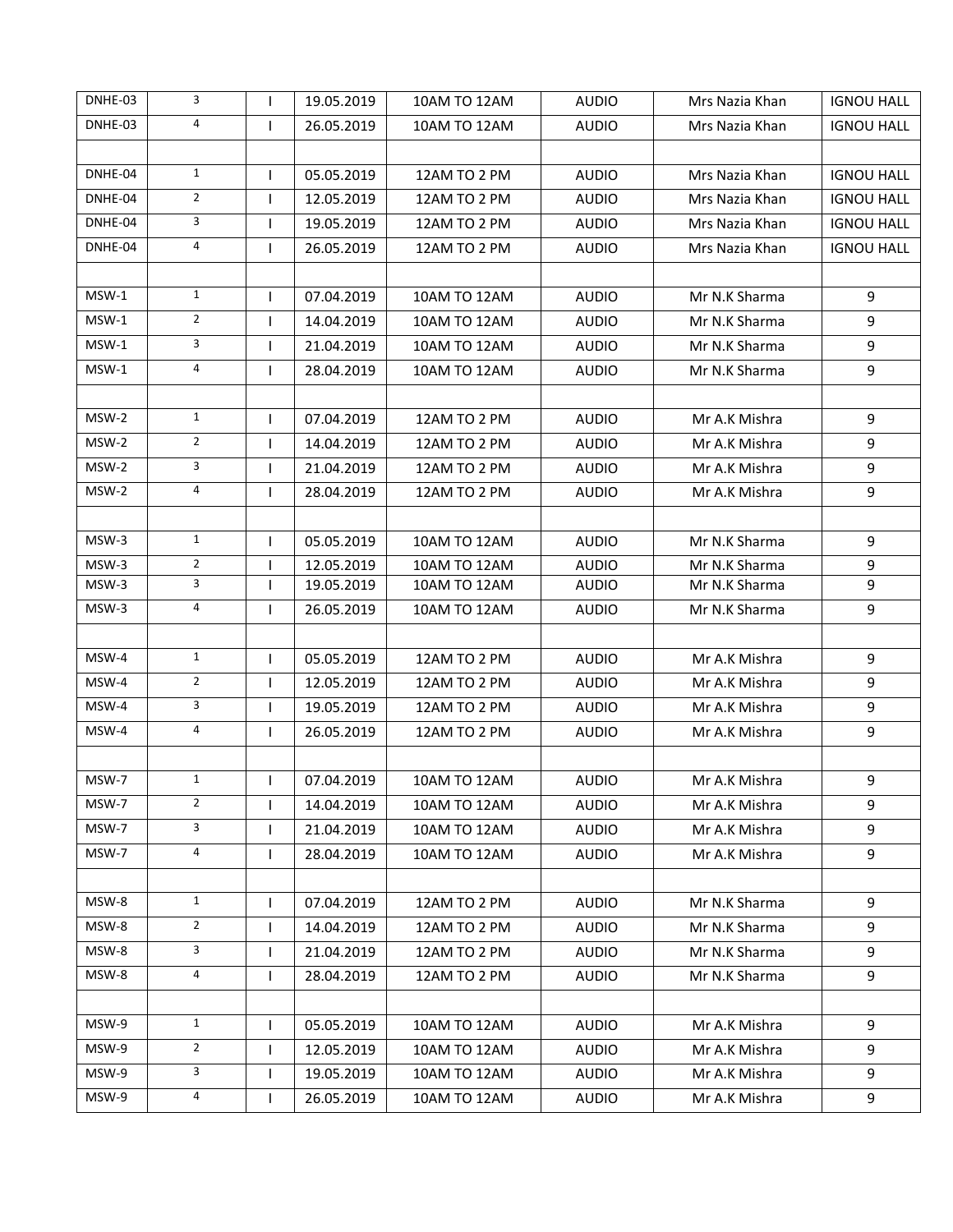| MSWE-1         | $\mathbf{1}$   | $\mathbf{I}$ | 05.05.2019 | 12AM TO 2 PM        | <b>AUDIO</b> | Mr N.K Sharma       | $\boldsymbol{9}$  |
|----------------|----------------|--------------|------------|---------------------|--------------|---------------------|-------------------|
| MSWE-1         | $\overline{2}$ | $\mathbf{I}$ | 12.05.2019 | 12AM TO 2 PM        | <b>AUDIO</b> | Mr N.K Sharma       | 9                 |
| MSWE-1         | 3              |              | 19.05.2019 | 12AM TO 2 PM        | <b>AUDIO</b> | Mr N.K Sharma       | 9                 |
| MSWE-1         | 4              | $\mathbf{I}$ | 26.05.2019 | 12AM TO 2 PM        | <b>AUDIO</b> | Mr N.K Sharma       | 9                 |
|                |                |              |            |                     |              |                     |                   |
| BSWE-3         | $\mathbf{1}$   | $\mathbf{I}$ | 14.04.2019 | 12AM TO 2 PM        | <b>AUDIO</b> | Mrs Shivangi Sharma | <b>IGNOU HALL</b> |
| BSWE-3         | $\overline{2}$ | $\mathbf{I}$ | 21.04.2019 | 12AM TO 2 PM        | <b>AUDIO</b> | Mrs Shivangi Sharma | <b>IGNOU HALL</b> |
| BSWE-3         | 3              |              | 28.04.2019 | 12AM TO 2 PM        | <b>AUDIO</b> | Mrs Shivangi Sharma | <b>IGNOU HALL</b> |
| BSWE-5         | $\mathbf{1}$   | $\mathbf{I}$ | 05.05.2019 | 12AM TO 2 PM        | <b>AUDIO</b> | Mrs Shivangi Sharma | <b>IGNOU HALL</b> |
| BSWE-5         | $\overline{2}$ | $\mathbf{I}$ | 12.05.2019 | 12AM TO 2 PM        | <b>AUDIO</b> | Mrs Shivangi Sharma | <b>IGNOU HALL</b> |
|                |                |              |            |                     |              |                     |                   |
| BSWE-6         | $\mathbf{1}$   | $\mathbf{I}$ | 19.05.2019 | 12AM TO 2 PM        | <b>AUDIO</b> | Mrs Shivangi Sharma | <b>IGNOU HALL</b> |
| BSWE-6         | $\overline{2}$ |              | 26.05.2019 | 12AM TO 2 PM        | <b>AUDIO</b> | Mrs Shivangi Sharma | <b>IGNOU HALL</b> |
|                |                |              |            |                     |              |                     |                   |
| IBO-01         | $\mathbf{1}$   | $\mathbf{I}$ | 21.04.2019 | <b>10AM TO 12AM</b> | <b>AUDIO</b> | Dr. Sanjay Rastogi  | <b>IGNOU HALL</b> |
| IBO-01         | $\overline{2}$ | $\mathbf{I}$ | 28.04.2019 | 10AM TO 12AM        | <b>AUDIO</b> | Dr. Sanjay Rastogi  | <b>IGNOU HALL</b> |
|                |                |              |            |                     |              |                     |                   |
| <b>IBO-02</b>  | $\mathbf{1}$   | $\mathbf{I}$ | 05.05.2019 | 10AM TO 12AM        | <b>AUDIO</b> | Dr. Sanjay Rastogi  | <b>IGNOU HALL</b> |
| <b>IBO-02</b>  | $\overline{2}$ | $\mathbf{I}$ | 12.05.2019 | 10AM TO 12AM        | <b>AUDIO</b> | Dr. Sanjay Rastogi  | <b>IGNOU HALL</b> |
|                |                |              |            |                     |              |                     |                   |
| <b>IBO-03</b>  | $\mathbf{1}$   | I            | 19.05.2019 | 10AM TO 12AM        | <b>AUDIO</b> | Dr. Sanjay Rastogi  | <b>IGNOU HALL</b> |
| IBO-03         | $\overline{2}$ | $\mathbf{I}$ | 26.05.2019 | 10AM TO 12AM        | <b>AUDIO</b> | Dr. Sanjay Rastogi  | <b>IGNOU HALL</b> |
|                |                |              |            |                     |              |                     |                   |
| MTTM-01        | $\mathbf{1}$   | $\mathbf{I}$ | 14.04.2019 | 10AM TO 12AM        | <b>AUDIO</b> | Dr.S.K.Sharma       | 10                |
| MTTM-01        | $\overline{2}$ | $\mathbf{I}$ | 28.04.2019 | 10AM TO 12AM        | <b>AUDIO</b> | Dr.S.K.Sharma       | 10                |
|                |                |              |            |                     |              |                     |                   |
| TS-01          | $\mathbf{1}$   | $\mathbf{I}$ | 21.04.2019 | 10AM TO 12AM        | <b>AUDIO</b> | Dr.S.K.Sharma       | 10                |
| $TS-01$        | $\overline{2}$ |              | 05.05.2019 | 10AM TO 12AM        | <b>AUDIO</b> | Dr.S.K.Sharma       | 10                |
|                |                |              |            |                     |              |                     |                   |
| JMC-01         | $\mathbf{1}$   | $\mathbf{I}$ | 12.05.2019 | 10AM TO 12AM        | <b>AUDIO</b> | Dr.S.K.Sharma       | 10                |
| JMC-01         | $\overline{2}$ | $\mathsf{I}$ | 26.05.2019 | 10AM TO 12AM        | <b>AUDIO</b> | Dr.S.K.Sharma       | 10                |
|                |                |              |            |                     |              |                     |                   |
| <b>MES-032</b> | 1,2            | $\mathsf{I}$ | 14.04.2019 | 10:00AM-12PM        | <b>AUDIO</b> | Mr Rachin Gupta     | 11                |
| MES-031        | 1,2            |              | 21.04.2019 | 12PM-2:00PM         | <b>AUDIO</b> | Dr R.P Mishra       | 11                |
| $MES - 034$    | 1,2            | $\mathsf{I}$ | 28.04.2019 | 10:00AM-12PM        | <b>AUDIO</b> | Mr Rachin Gupta     | 11                |
| $MES - 033$    | 1,2            | $\mathbf{I}$ | 05.05.2019 | 12PM-2:00PM         | <b>AUDIO</b> | Dr R.P Mishra       | 11                |
|                |                |              |            |                     |              |                     |                   |
| $MES - 032$    | 3,4            | ı            | 12.05.2019 | 10:00AM-12PM        | <b>AUDIO</b> | Mr Rachin Gupta     | 11                |
| MES - 031      | 3,4            | $\mathsf{I}$ | 12.05.2019 | 12PM-2:00PM         | <b>AUDIO</b> | Dr R.P Mishra       | 11                |
| $MES - 034$    | 3,4            | $\mathsf{I}$ | 19.05.2019 | 10:00AM-12PM        | <b>AUDIO</b> | Mr Rachin Gupta     | 11                |
| MES - 033      | 3,4            |              | 19.05.2019 | 12PM-2:00PM         | <b>AUDIO</b> | Dr R.P Mishra       | 11                |